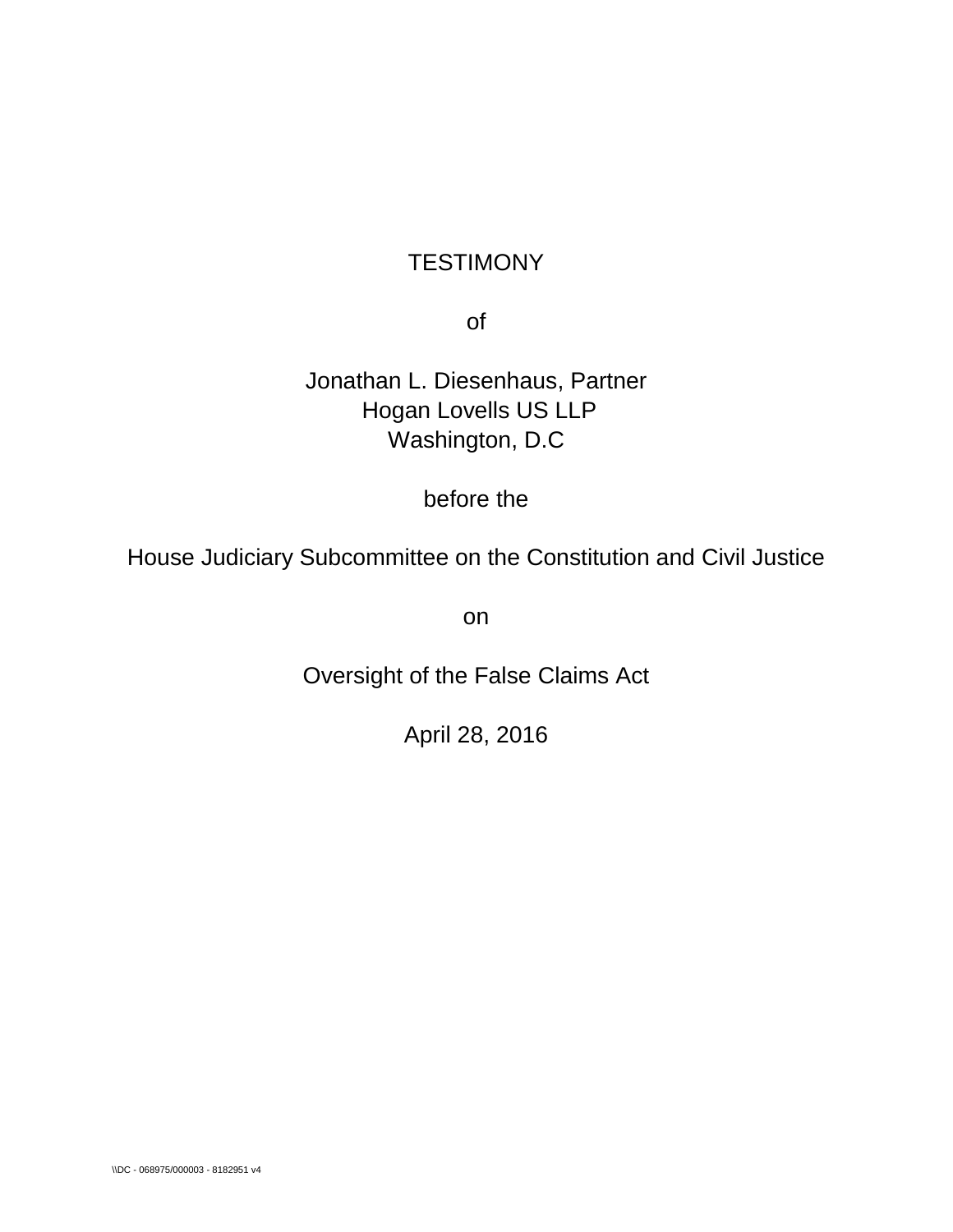# **Testimony of Jonathan L. Diesenhaus, Partner Hogan Lovells US LLP**

## **April 28, 2016**

#### **Unintended Consequences of** *Qui Tam* **Litigation for Small Business**

Mr. Chairman and Members of the Constitution and Civil Justice Subcommittee, good afternoon. My name is Jonathan Diesenhaus. I am a partner at the law firm of Hogan Lovells US LLP in Washington, DC. Thank you for the invitation to testify on the False Claims Act ("FCA"). My practice focuses on healthcare fraud and abuse litigation and counseling, FCA litigation, and white collar criminal defense. I have been handling investigations and litigation under federal and state False Claims Acts for nearly 25 years. From 1998 to 2005, I served as a trial attorney and then as Senior Trial Counsel in the Fraud Section of the Civil Division at the Department of Justice.

Today I am here to discuss some of the unintended consequences of the *qui tam* statute, particularly when healthcare companies are the target.

I am proud of my time at the Department, and believe strongly that the FCA and its *qui tam*  provisions play an important role in protecting the federal fisc, federal programs and their beneficiaries, federal employees, and the military. I also believe that whistleblowers can and do play an important role in bringing fraud and other misconduct to light, both within corporations and to the government. However, what I've seen in recent years is abuse of the statute and the good offices of DOJ by whistleblowers with less than honorable intentions and by whistleblowers' attorneys who the statute shields from the restrictions imposed on other members of the plaintiffs' bar. The cost and burden of investigations and litigation instigated by such whistleblowers can and is doing substantial damage to small health care businesses across the country, including health care providers and innovative manufacturers of drugs, devices and other technologies. And the negative impact of these cases is felt not only by the corporations and their investors, but by their employees, and the customers and patients they serve.

The *qui tam* provisions allow whistleblowers to spur investigations of wide-ranging allegations of misconduct, with very little evidence to substantiate those allegations. The statute requires the Attorney General to investigate each such allegation. And it allows whistleblowers to pursue those allegations in litigation even when the injured party, the government, determines they lack merit or otherwise decides not to participate.

Those *qui tam* allegations that do lack merit trigger two waves of cost and disruption that, in the case of a small business, can be crippling. In the first wave, a DOJ investigation of *qui tam* allegations usually requires a company – large or small, for profit or charitable – to engage in a resource and time intensive internal investigation, the goal of which is to uncover any evidence of the alleged wrongs. When no such evidence is discovered, to defend itself, the company will engage in the costly exercise of disproving the allegations in presentations or written submissions to DOJ.

The second wave comes when the company succeeds in its defense and the government chooses not to pursue the allegations. Litigation is unpredictable and costly, and the threat of exorbitant fines,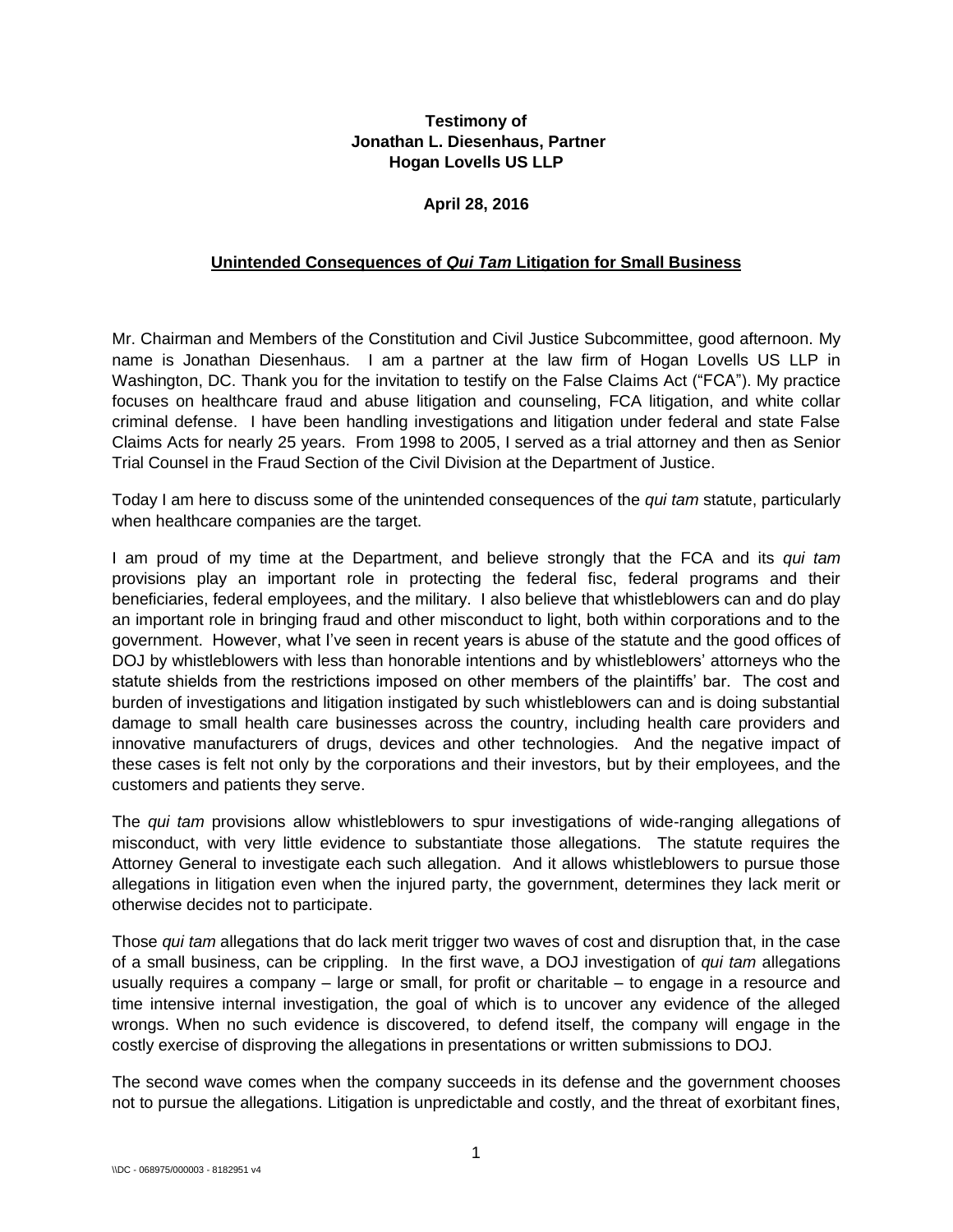fueled by the treble damages required under the FCA, is a gamble few small business can afford to take. And even if the company takes that gamble and wins, unless the company can prove that the whistleblower violated not only Rule 11 of the Federal Rules of Civil Procedure, but the higher "clearly frivolous" standard of the *qui tam* provisions, the company has no means to recover the costs wrongly imposed on it.

**The** *qui tam* **statute treats all targets as if they are the most culpable fraudsters.** In a health care case, when a whistleblower files a case alleging that regulatory non-compliance amounts to fraud, the organization targeted by the allegation is often an entity engaged in the low margin business of delivering health care services or supplies. Labeled a "fraudster" by a witness claiming to have inside information, the company first struggles through the disruption, diversion of resources and anxiety of a fraud investigation. With increasing regularity, employees, and especially managers, need separate counsel – counsel the company is often obligated to pay for. Thanks to the wonders of email, servers and the cloud, vast amounts of data needs to be collected and reviewed to respond to the inevitable subpoena for documents, books and records. And throughout, the organization and all its employees come to work each day and try to keep the business running and provide care to patients. And if the company is lucky enough to be among the 80 percent of defendants who DOJ decides, after investigation, not to sue, the company must turn immediately to funding the defense of costly declined *qui tam* litigation in federal court.

In *qui tam* litigation today, it doesn't matter that a defendant had independently instituted a compliance program and attempted on its own to prevent not only regulatory non-compliance, but fraud. It doesn't matter that it provides a service, drug, or device that the organization believes benefits the public. And it doesn't matter that a whistleblower makes no allegation that the services provided were medically unnecessary or of poor quality, or that the device, drug, or procedure used was unnecessary or inappropriate. Because the allegation is that the company perpetrated fraud on the government, the government, the defense attorneys and the courts treat the allegation, even an allegation of regulatory non-compliance, with the seriousness such an allegation requires.

**The** *qui tam* **provisions shield whistleblowers and their attorneys from the risk-reward proposition that governs other litigation in federal courts.** Under the *qui tam* provisions, the rewards can be extraordinary. Whistleblowers stand to gain up to 30 percent of multi-million dollar recoveries.<sup>1</sup> In a quirk of this statute unlike almost any other, whistleblower's attorneys, most of who take a substantial contingency from their client's recovery, *also* recover their fees and expenses from the defendant as soon as the defendant pays \$1 to the government, regardless of whether the payment is made under a settlement or after a trial.<sup>2</sup> Further mitigating the financial risk of litigation, the *qui tam* provisions limit a defendant's pursuit of fees in frivolous cases that would otherwise violate Rule 11 to cases shown to be "clearly frivolous, clearly vexatious, or brought primarily for the purposes of harassment"<sup>3</sup> – a standard so high that few defendants pursue relief and few if any of those prevail.<sup>4</sup> While the stigma of whistleblowing can be painful personally and even derail a

 $\frac{1}{1}$ 31 U.S.C.A. § 3730(d)(2).

<sup>2</sup> 31 U.S.C.A. § 3730(d).

<sup>3</sup> 31 U.S.C.A. § 3730(d)(4).

<sup>4</sup> *See* Pfingston v. Ronan Eng'g Co., 284 F.3d 999, 1006-07 (9th Cir. 2002) ("The award of fees under the False Claims Act is reserved for rare and special circumstances."); *see also* United States v. Purdue Pharma L.P., No. 5:10-CV-01423, 2015 WL 2401410, at \*3 (S.D. W. Va. May 20,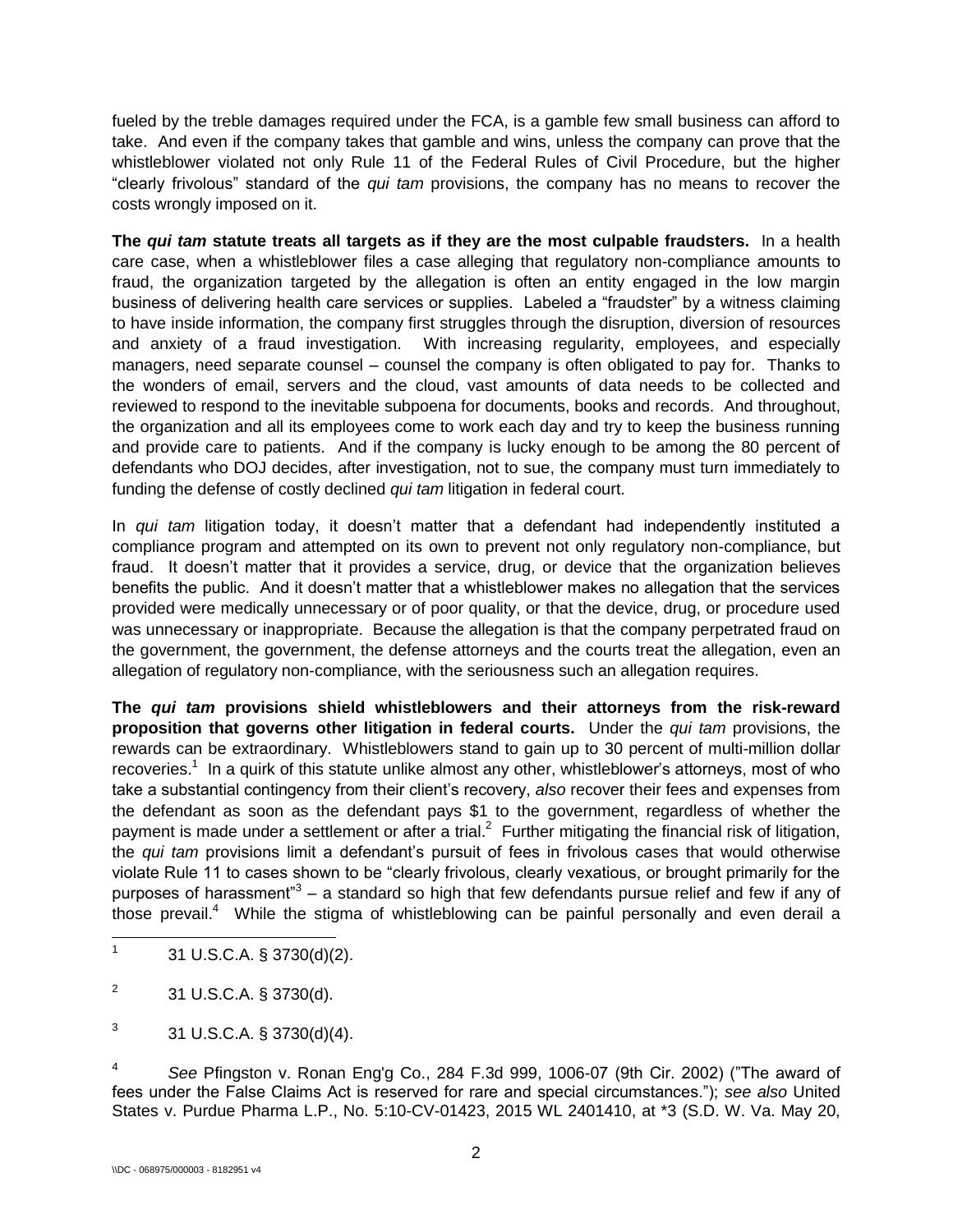career, many whistleblowers are disgruntled former employees who have already been through both. Moreover, those who suffer financial loss are well-protected by the broad anti-retaliation provisions of the statute which provide a remedy even for whistleblowers who do not file a *qui tam*. 5 For those who see a *qui tam* suit as a way to win the lottery or inflict pain on a former employer, the *qui tam* provisions can be an effective weapon.

**Increasingly,** *qui tam* **litigation is pursued solely by a whistleblower after the government, the alleged victim, has investigated the claim and declined to participate.** The *qui tam* statute is structured to encourage whistleblowers to report wrongdoing to the government. In many cases, after investigating the whistleblowers' allegations, the government declines the claim, deciding that the claim lacks merit or that it does not want to pursue the claim itself. However, the statute allows a whistleblower to continue to litigate even when the government has decided not to participate, in what is known as a "declined" *qui tam*. In fact, DOJ declines to intervene in the vast majority of *qui tam* lawsuits.

Yet, since the current version of the statute was enacted in1986, the treasury has received 94% of its total *qui tam* recovery in cases where the government intervened.<sup>6</sup> In every year until 2015, which stands out as an anomaly, the treasury recovered ten-fold more (and in some cases up to over a hundred fold more) in FCA cases where DOJ participated than in cases where DOJ chose not to get involved.<sup>7</sup> DOJ's statistics show that in the past three decades only 10% of declined cases resulted in a recovery to the government while 90% of cases where the government intervened resulted in recovery. In these declined *qui tam* suits, a tremendous amount of judicial, corporate, and individual resources are expended, even though the alleged victim  $-$  the government  $-$  has investigated the allegations and elected not to pursue the claim.

Of course, the government can choose not to pursue a *qui tam* action for a host of reasons, including the vast expenditure of government resources necessary to pursue cases or a departmental judgment about what types of cases it wishes to pursue.<sup>8</sup> But, the government does take seriously its mandate to thoroughly investigate the claims, and has an incentive to pursue claims if they appear they have merit: under the statute, when the government chooses to pursue

 $\overline{a}$ 2015) (refusing to award attorneys' fees after a decade of litigation resulting in a dismissal because the suit was barred by the public disclosure bar); United States *ex rel.* Atkinson v. Pennsylvania Shipbuilding Co., 528 F. Supp. 2d 533, 547 (E.D. Pa. 2007) (refusing to award attorneys' fees in a thirteen-year litigation after defendant was successful on motion to dismiss for lack of subject matter jurisdiction because relator was not an original source).

5 31 U.S.C.A. § 3730(h)(1).

<sup>6</sup> Dep't of Justice, Fraud Statistics – Overview (Nov. 23, 2015), *available at* http://www.justice.gov/opa/file/796866/download.

7 *Id.*

<sup>8</sup> *See* United States' Statement of Interest as to Defendants' Opposition to Plaintiff-Relator's Motion for Leave to File a Second Amended Complaint, United States *ex rel.* Jose R. Valdez v. Aveta, Inc., No. 15-cv-1140-CCC (D.P.R., filed Oct. 16, 2015) ("The United States' decision whether to intervene in any *qui tam* action is based on many factors, including questions of resource allocation and judgments as to which types of cases it chooses to pursue at a given time.")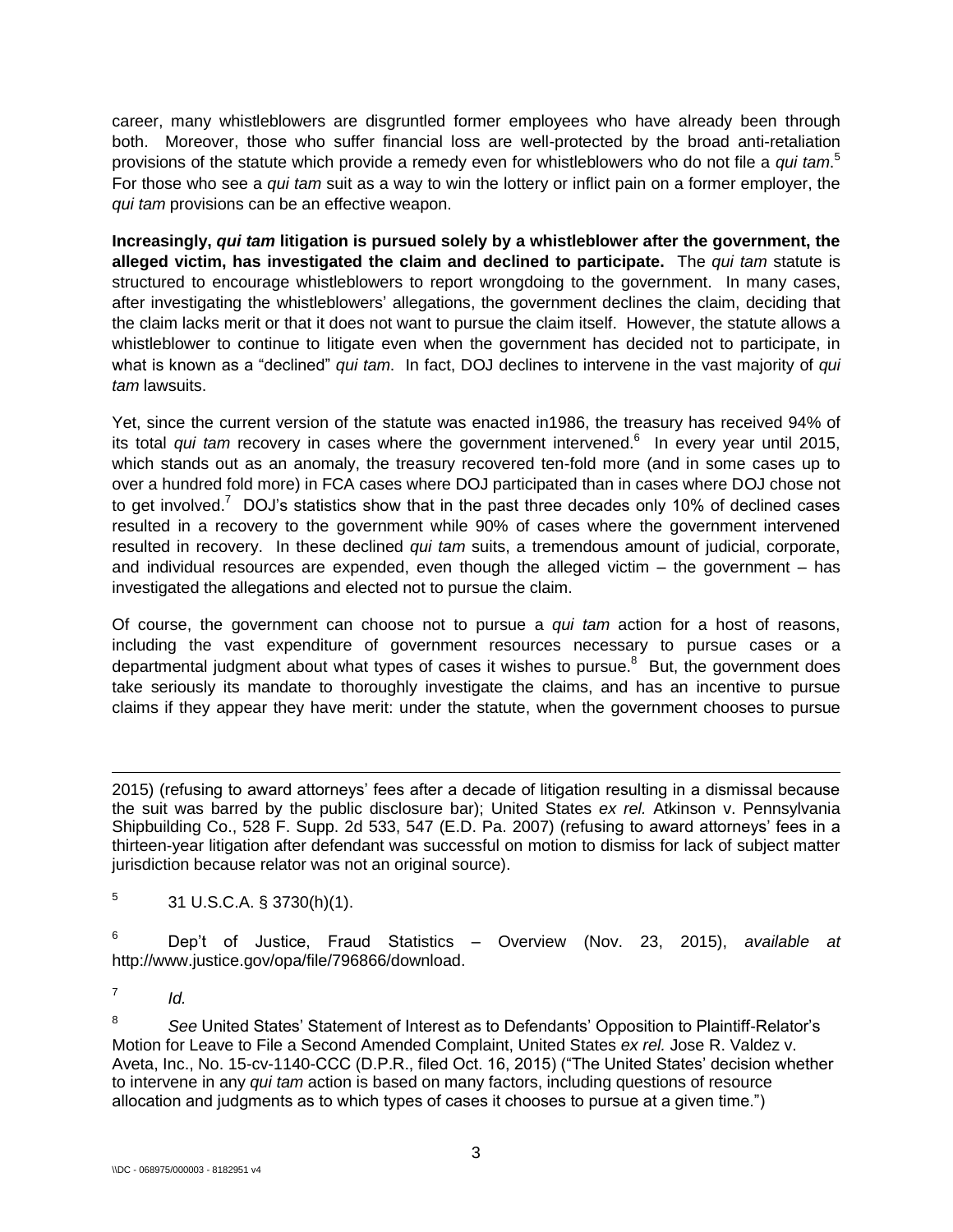the claim itself, it secures a larger portion of the final pay-out. $9$  With the ranks of DOJ attorneys handling these cases growing nearly every year, declinations because of lack of resources are few and far between. And, in those few cases where the government declines because of lack of resources, the government typically attempts to stay involved in a support capacity.<sup>10</sup>

**The scope of the FCA has been gradually increasing. The Supreme Court is currently considering a case which could rein in this expansion.** In recent years, several whistleblowers have stretched FCA liability using a so-called "implied false certification" theory. The theory holds that by submitting a claim to the government, the claimant is making a series of implied statements about the validity of the claim, including representations that the claimant complied with all rules, regulations, laws, and contract terms governing its business, even if the company has not explicitly agreed to do so or represented that it did. While some rules and regulations arguably do go to the heart of a transaction by, for example, defining key terms written on the claim, thousands if not millions of others do not. The question before the Court is how to distinguish compliance issues that matter from compliance issues that don't for False Claims Act purposes. Put another way, the question before the Court is how to distinguish rules and regulations that only the government can enforce from those Congress intended whistleblowers to be able to enforce through the *qui tam* statute even when the government chooses not to.

While some circuit courts have upheld this theory, others have explicitly rejected it. The Seventh Circuit stated that "it would be . . . unreasonable for us to hold that an institution's continued compliance with thousands of pages of federal statutes and regulations incorporated by reference into the [agreement with the government] are conditions of payment for purposes of liability under the FCA."<sup>11</sup> The Second Circuit stated that the "False Claims Act was not designed for use as a blunt instrument to enforce compliance with all medical regulations . . . and to construe the impliedly false certification theory in an expansive fashion would improperly broaden the Act's reach."<sup>12</sup>

Now, the Supreme Court will decide whether the FCA, and its *qui tam* provision, can be used to enforce laws and regulations not clearly related to the transaction.<sup>13</sup> The Court's decision could influence not only the federal FCA, but will determine the scope of dozens of state false claims acts that closely mirror the federal statutory language.<sup>14</sup> It will also signal whether the Court believes that the FCA has been stretched too far to cover conduct that should not be within the statute.

<sup>11</sup> United States v. Sanford-Brown, Ltd., 788 F.3d 696, 711 (7th Cir. 2015).

<sup>–&</sup>lt;br>9 If the government intervenes, the whistleblower receives 15 to 25% of the judgment. If the government does not intervene, the whistleblower receives between 25% and 30% of the ultimate judgment. 31 U.S.C.A. § 3730(d).

<sup>10</sup> *See, e.g.*, United States' Statement of Interest in Opposition to Defendant Parke-Davis' Motion for Summary Judgment, United States *ex rel.* Franklin v. Pfizer, Inc., No. 96-11651 (D. Mass., filed May, 23, 2003) (filing thirty-six page long statement of interest even after declining to participate in the case).

<sup>12</sup> Mikes v. Straus, 274 F.3d 687, 699 (2d Cir. 2001).

<sup>13</sup> Petition for a Writ of Certiorari, Universal Health Services, Inc. v. United States *ex rel.* Escobar, 15-7 (U.S., filed Jun. 30, 2015).

<sup>14</sup> *See* Brief of *Amicus Curiae* Catholic Charities of the Diocese of Joliet, Inc. in Support of Petition, United Health Services, Inc., v. United States *ex rel*. Escobar, No. 15-7 (U.S., filed Jan. 26, 2016).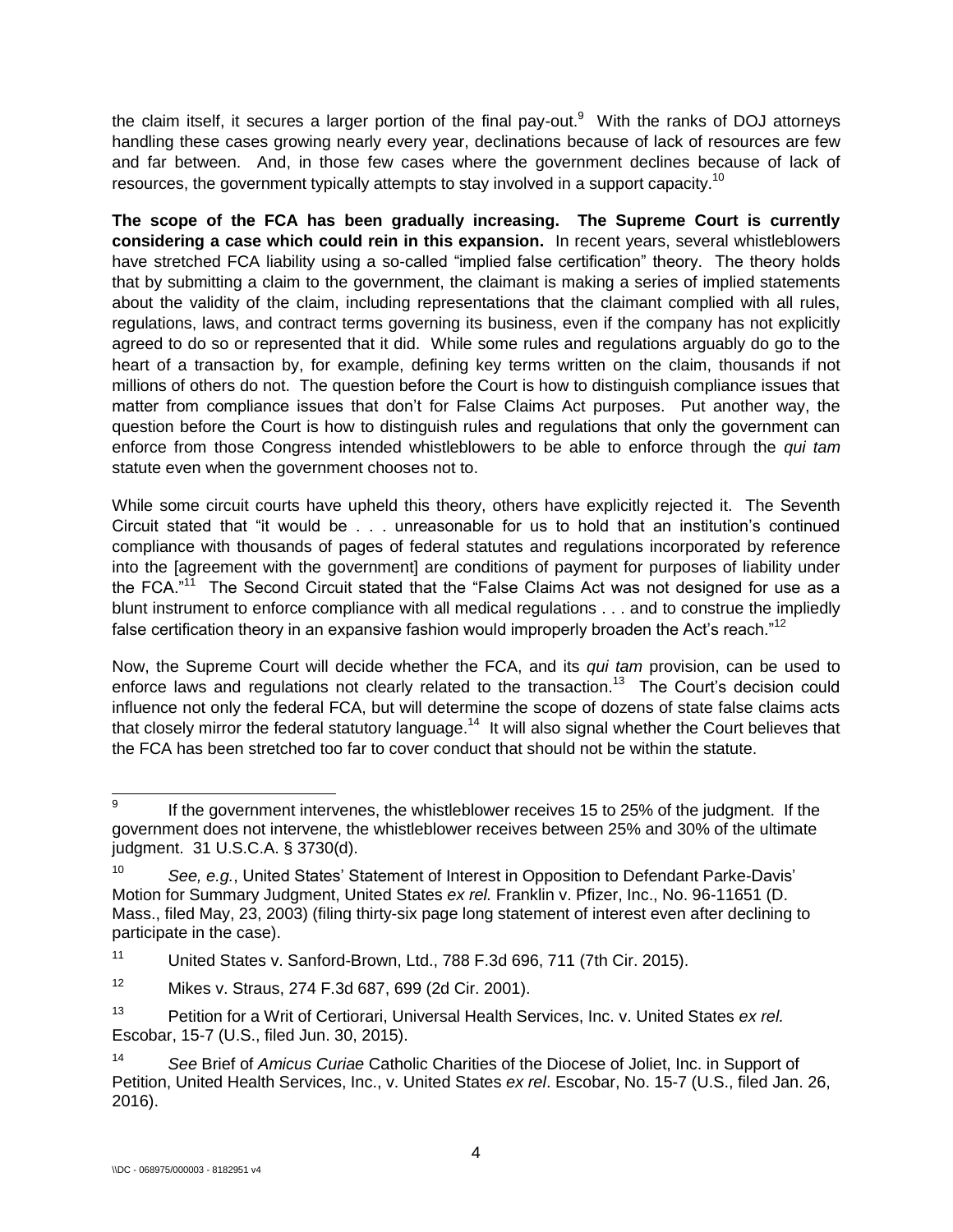**The cost and risk of defending against** *qui tam* **allegations effectively deprive health care entities of the ability to challenge overzealous interpretations of government regulations.** Below, I discuss three examples of organizations whose circumstances compelled them to take different paths to resolve *qui tam* allegations lodged against them. The first has become another cautionary tale that any corporate decision maker must consider before fighting either the government or a whistleblower in FCA litigation.

Tuomey Healthcare operated a hospital in a mostly rural community in South Carolina. Tuomey entered into a financial transaction with a group of physicians. A whistleblower and DOJ asserted that the agreement failed to comply with a series of complex regulatory requirements and as a result amounted essentially to a bribe or kickback. Tuomey disagreed and argued that it had acted in good faith and consulted with counsel before entering into the transaction. Tuomey chose to defend in court, and then lost at trial and on appeal. Judgment was entered against it after a decade-long litigation for \$237 million in damages and penalties. And after that, Toumey faced the risk that it would be excluded from all federal health care programs because it was found liable – a virtual corporate death penalty even if the hospital had the ability to pay the judgment.

Confronted with that kind of risk, questions of regulatory interpretation that might otherwise be subject to administrative litigation simply become too expensive and too uncertain to dispute. Health care providers and small businesses without the resources of a large manufacturer aren't in the business of funding that kind of fight. They want to get back to their business. They settle, and interpretations of regulation embedded in the settlement go unchallenged.

**For a small business or health care provider that is the subject of a** *qui tam* **action, the result is often financial distress or even ruin, regardless of guilt.** The stories of three defendants make this point.

- As noted above, Tuomey Healthcare elected to challenge allegations against it in court. After two trials and an appeal, Tuomey settled out from the \$237 million judgment by making a series of concessions, selling its hospital, and entering into a \$72 million settlement with the government. The whistleblower, a doctor, received \$18 million.
- Cylex, Inc. was a private equity-backed diagnostic life sciences company based in Columbia, Maryland that employed nearly 50 people in science related jobs there and across the country. In 2011, Cylex faced down the unfounded *qui tam* allegations of a disgruntled former Vice President of Clinical Affairs who had worked for the Company for less than ten months. Cylex's sole product was a proprietary test that transplant surgeons use to assess the health of organ transplant patients. Although the government declined to press any charges after conducting a criminal and civil investigation of the whistleblower's allegations, the investigation had a devastating financial impact, precluding the company from raising new capital and draining it of reserves earmarked for the commercial operation. Cylex was left with one option – bankruptcy and sale of its assets. In the end, Cylex's assets were sold to a European concern, Maryland lost a life science company and all but two of its employees lost their jobs. The whistleblower dismissed his *qui tam* after the government declined; the bankruptcy court refused his other claims*. (For more detailed information, see Appendix A, attached).*
- Based in Redlands Washington, Endogastric Solutions, Inc. (EGS) manufactures EsophyX, an innovative implantable device used to treat severe acid reflux. Just as new management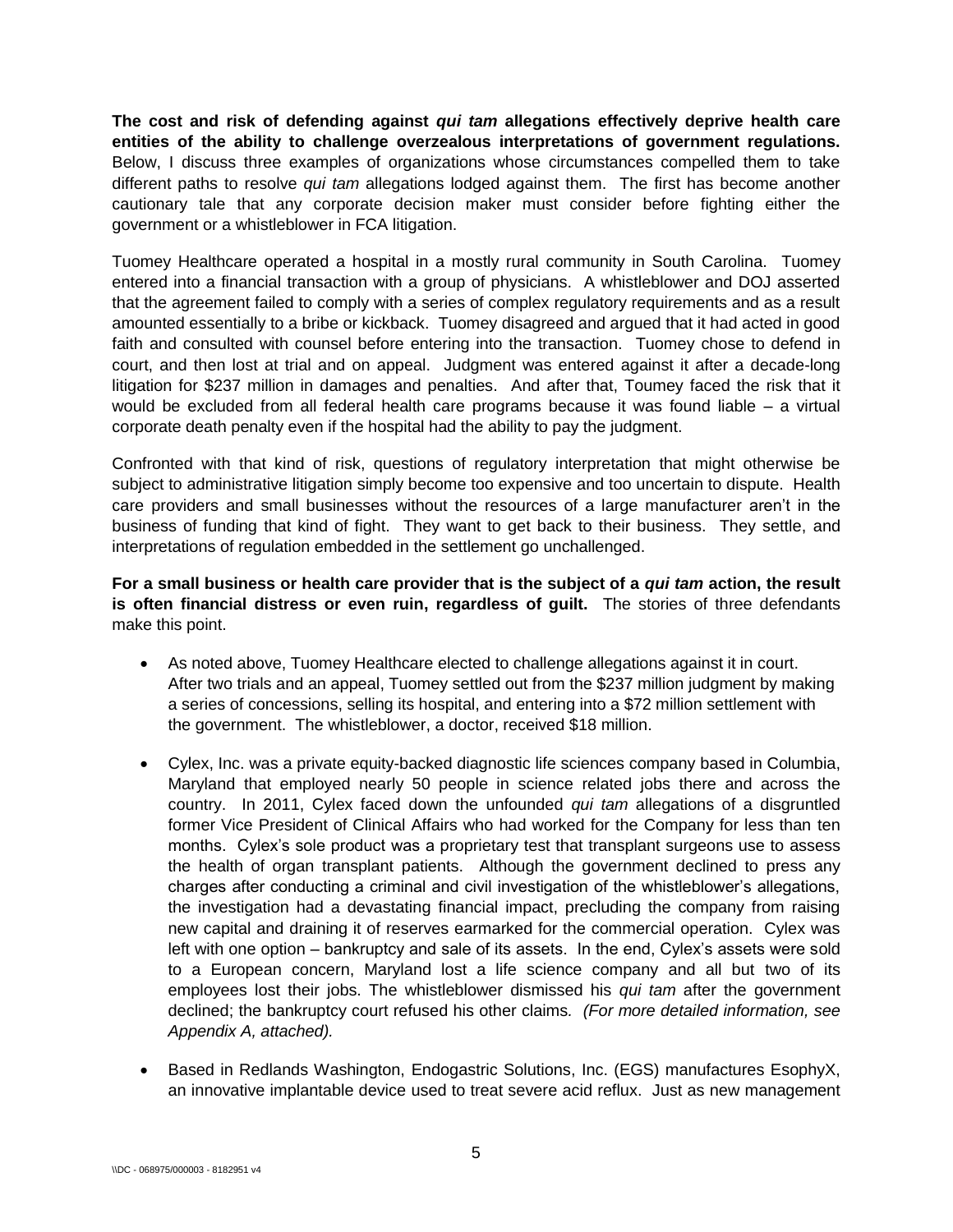was making headway with regulators and insurers to secure reimbursement for the new procedure surgeons performed to implant EsophyX, a former employee's *qui tam* spurred a government investigation. With low revenue but a promising future, EGS lacked the financial resources to mount an effective response or survive the uncertainty or expense of *qui tam* litigation. EGS chose to tell DOJ its financial story, its compliance story and its plans for securing reimbursement for the new procedure and patient access to EsophyX – and to ask for special consideration. Fortunately, DOJ was willing to employ a unique ability-to-pay settlement model that enables the treasury to share in the Company's success upon the occurrence of certain milestones. Although it came at substantial cost and disruption, a leaner EGS is moving forward and is poised to bring its minimally invasive treatment option to the GERD patients. *(For more detailed information, see Appendix B, attached).*

These cases demonstrate three alternatives for a company faced with the threat of treble damages under the *qui tam* provision of the FCA and the unfortunate results: attempting to fund the investigation and declaring bankruptcy, choosing to settle to avoid the massive costs of litigation, and attempting to fight the allegations in court, resulting in exorbitant legal fees and treble damages. Any option could result in massive costs to the company, even if allegations are completely unsubstantiated, and could limit the valuable medical services the company provides to the community.

#### **CONCLUSION**

Given the cost of litigation today and the complexity of the regulatory environment in which health care businesses operate, the balance of risks and incentives Congress sought to achieve in the 1986 amendments to the *qui tam* statute no longer applies. The normal rules of litigation simply do not constrain whistleblowers and their attorneys in the same way that other plaintiffs and their attorneys are constrained. Defendants are left without a remedy when investigations, or more often declined *qui tam* litigation, come up empty. Congress can reset that balance, by (1) creating greater incentives for compliance and self-disclosure, (2) subjecting frivolous whistleblower claims to the same scrutiny as other plaintiffs under the federal rules of civil procedure, and (3) sending a clear message that Congress expects DOJ to evaluate declined *qui tams* for merit and to exercise its statutory authority to dismiss cases that would unjustifiably burden the courts, federal agencies, innovators, small businesses and health care providers.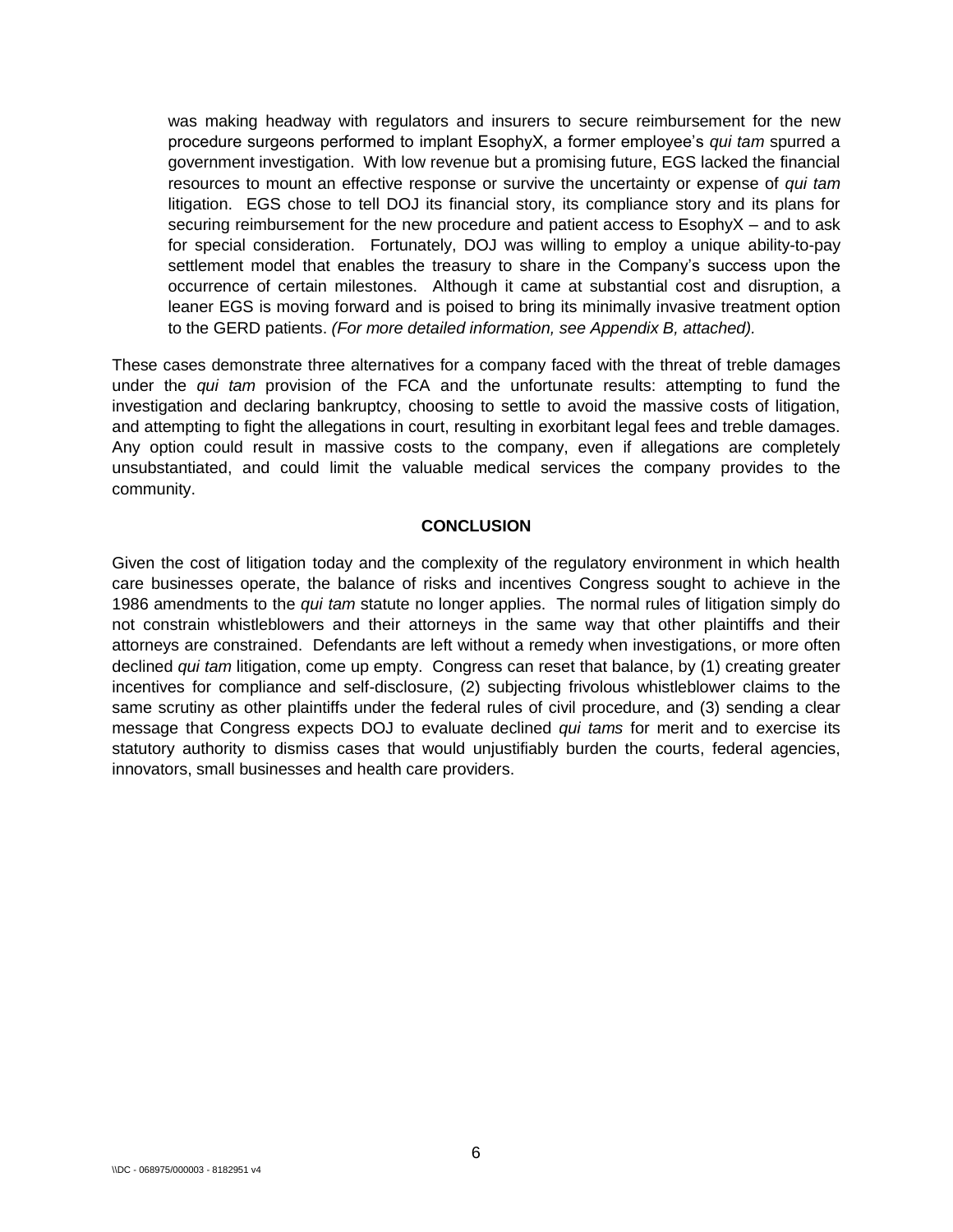# **Appendix A**

## **United States** *ex rel.* **Paradis v. Cylex, Inc., No. 10-11608 (D. Mass, filed Sept. 21, 2010)**

**Cylex developed and commercialized** *ImmuKnow***, an important technological advance for transplant physicians and their patients.** Cylex was a venture-backed diagnostic life sciences company headquartered in Columbia, Maryland. Cylex's primary product, ImmuKnow, was a clinical assay used to measure markers of the immune system associated with the risk of adverse events following organ transplantation. It was the only FDA-cleared test for post-transplant monitoring. As clinical research continued to validate the utility of ImmuKnow data, Cylex was poised for growth. In 2007, the Company was preparing to increase production and its work force.

**Employment disputes emerged and the inevitable** *qui tam* **followed.** In late 2007, Cylex hired a Vice President of Clinical Affairs and Chief Medical Officer. The new hire wasn't up to the task. During his nine-month tenure, he neglected his duties and inappropriately delegated his work. Cylex terminated him for abandoning his position and refused to pay the substantial severance payment he demanded. In September 2010, while purportedly negotiating a settlement of his wrongful termination claims, the terminated Vice President secretly filed a *qui tam* complaint accusing Cylex of promoting ImmuKnow for off-label uses and, significantly, alleging that ImmuKnow didn't work and that patients would be harmed if treating physicians relied on the data it produced to adjust immunosuppressive therapies in transplant patients. 15

**Cylex cooperated fully with a government investigation, depleting its cash reserves.** DOJ opened a criminal and civil investigation, hitting Cylex with a subpoena in July 2011. Cylex cooperated fully, producing documents under the subpoena, paying for attorneys to represent workers in DOJ interviews, coordinating with counsel for its investors, who also received subpoenas, and making substantive presentations, through counsel, to the government. The Company incurred half a million dollars in legal fees and costs.

**Cylex filed for bankruptcy.** With its investors' relationships apparently under a DOJ microscope and the uncertainty of an open apparently broad investigation, Cylex struggled to raise enough capital even to sustain its operations. The Company had no choice but to encourage employees to find other jobs. Despite these cuts, Cylex projected that it would run out of cash by early 2013. The Company was forced to sell its assets to the highest bidder in bankruptcy, including its most valuable asset, ImmuKnow. Shortly after Cylex filed for bankruptcy, the government closed the criminal investigation and declined the *qui tam*.<sup>16</sup> The whistleblower later dismissed the *qui tam* voluntarily.<sup>17</sup>

**The bankruptcy sale closed, the buyer moved Cylex's operations outside of Maryland and the Company's remaining Maryland employees lost their jobs and still, the whistleblower unsuccessfully tried to extract money from Cylex in bankruptcy court.** Even after the government declined and the Company filed for bankruptcy, the whistleblower pressed the bankruptcy estate for money. As with the imaginary conspiracy he alleged in the *qui tam*, he argued that unconsummated settlement negotiations surrounding his termination entitled him to a share of the proceeds of the bankruptcy sale, a bankruptcy triggered by his unfounded allegations. The

 $15$ <sup>15</sup> Complaint, U.S. *ex rel.* Paradis v. Cylex, Inc. (filed Sept. 2010).

<sup>16</sup> Government's Election to Decline, U.S. *ex rel.* Paradis v. Cylex, Inc. (filed Dec. 21, 2012).

<sup>17</sup> Order of Dismissal, United States *ex rel.* Paradis v. Cylex, Inc. (filed May 30, 2013).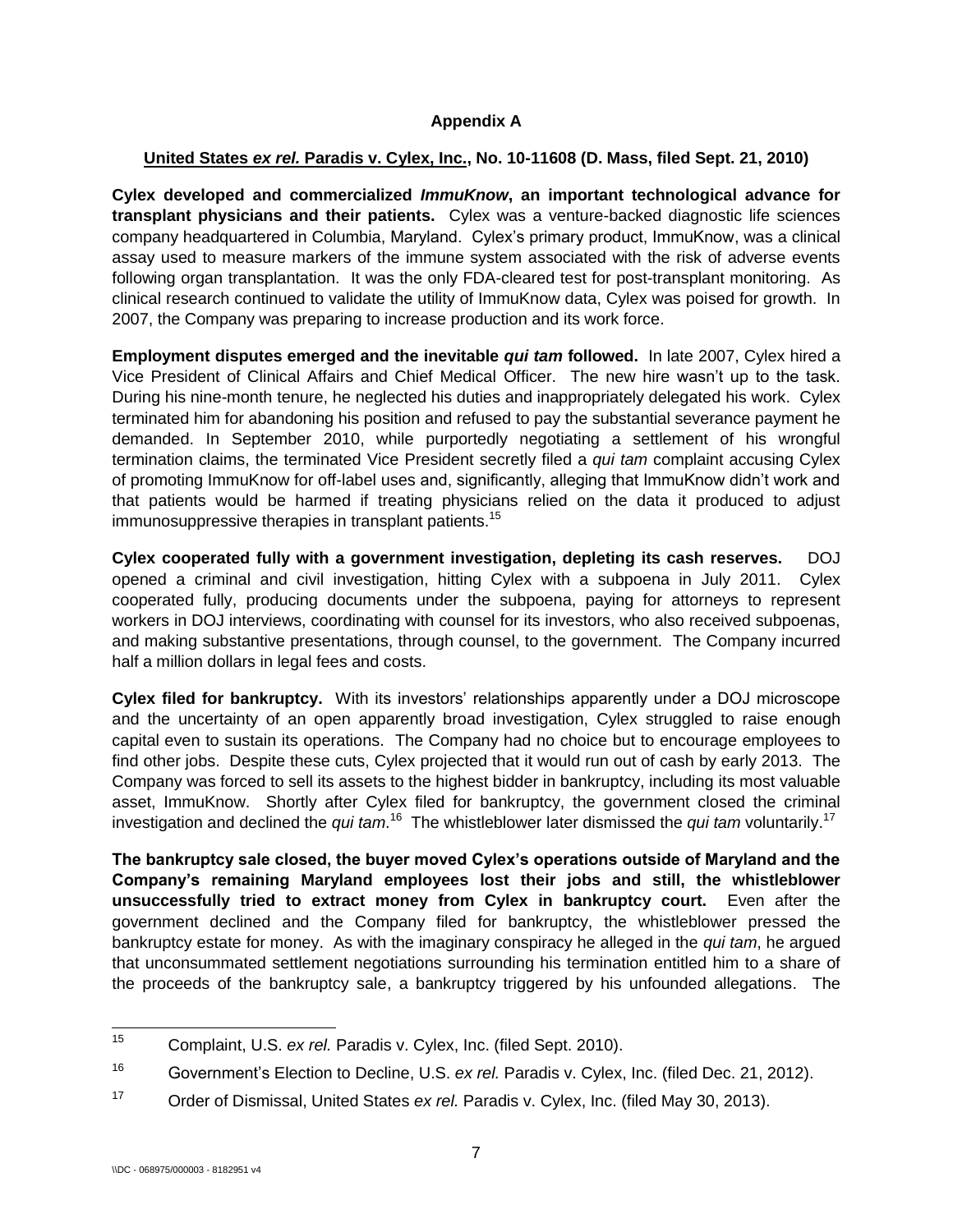bankruptcy court rejected his claim. Ultimately, Cylex settled his appeal of that decision for a fraction of his demand.

**Recent clinical trial data demonstrates the product Cylex developed in Maryland significantly improves clinical outcomes.** In 2015, published results from a rigorous clinical trial showed that one-year survival rates among liver transplant patients whose physicians adjusted immunosuppression therapies in reliance on ImmuKnow data were 13 percent higher than survival rates of patients in the control group, liver transplant patients whose physicians didn't use ImmuKnow.<sup>18</sup> The study soundly disproves the whistleblower's core allegation – that ImmuKnow was a worthless in vitro test. But proving, or even debating, that value proposition in the context of an FCA investigation is impossible and, as a result, neither Cylex's employees nor its investors, will have the opportunity to benefit from their effort.

<sup>18</sup> Ravaioli, et al., "Immunosuppression Modifications Based on an Immune Response Assay: Results of a Randomized, Controlled Trial," *Transplantation* (March 2015).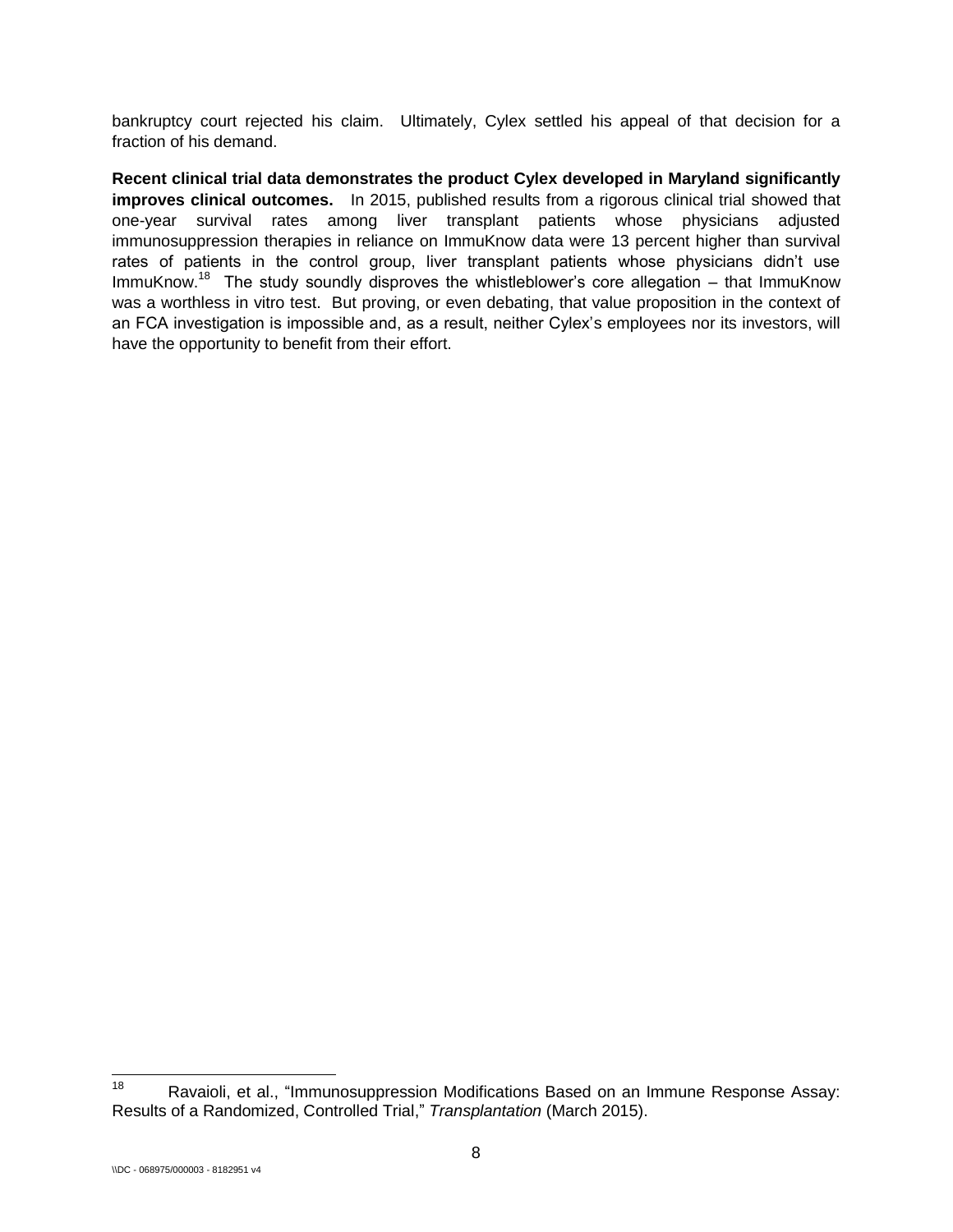# **Appendix B**

### **U.S.** *ex rel.* **Schmasow v. Endogastric Solutions, Inc., No. 1:12-cv-00078 (D. Mont. 2012)**

**Endogastric Solutions, Inc. (EGS) developed an innovative technology to treat acid reflux at far less cost to patients and insurers than traditional therapies.** EGS is a privately-held company headquartered in Washington. EGS markets one platform of products, the EsophyX, an implantable device developed to repair an anatomical cause of chronic acid reflux that presents in patients diagnosed with Chronic Gastroesophageal Reflux Disease (GERD). Surgeons and gastroenterologists use a new form of minimally invasive surgery, Transoral Incisionless Fundoplication (TIF), to implant the device. TIF is a less complex, lower cost alternative to other surgical solutions and cheaper for patients than daily medication regimens that treat the symptoms rather than the cause.

**Prior to the publication guidance specific to TIF in December 2011, EGS provided customers with information on procedure codes potentially available to bill for the procedure.** Medical procedures are reimbursed using Current Procedural Terminology (CPT) codes developed and published by the American Medical Association (AMA). The code assigned to each procedure ties to a reimbursement rate set by insurers and government programs. When EGS launched EsophyX in 2007, there was no clear AMA guidance on the code to use for TIF. EGS shared information with physicians about two codes, one an existing code for a similar, but more complex procedure and the other an "unlisted" code which triggered an insurer review on a claim-by-claim basis and slower, albeit sometimes higher, payment. In December 2011, the AMA issued guidance stating that TIF should be coded (and therefore billed) under the "unlisted" code until it issued a specific code. Shortly thereafter, EGS distributed the new guidance to its existing customers and trained its sales force not to discuss alternatives.

**EGS completely restructured the Company to focus on reimbursement and a new CPT code.**  In 2011, after recognizing that predictable and timely reimbursement would be essential to broader utilization of EsophyX and TIF, EGS hired a new CEO to guide the Company through a transition. The new CEO dramatically reduced the Company's focus on sales and shifted resources to collecting data to prove the value of EsophyX and support a new CPT code for TIF. While the Company knew sales would be limited until a final code was adopted, it implemented a strategy to conserve resources in the interim.

**Government investigation of** *qui tam* **allegations depleted EGS's reserves.** In June 2012, a former sales representative, who had worked for EGS for only three months, filed a *qui tam*.<sup>19</sup> The government began investigating the claims, and in December 2015 issued a civil subpoena requesting information, documents and electronic data from EGS. Through counsel, EGS cooperated fully and provided thousands of documents, responded to written interrogatories, and interacted frequently with DOJ. Soon, the cost of complying with the government's requests for data proved unsustainable. In mid-2013, EGS began a reduction in force that brought its workforce to a mere 56 employees (from a high of over 120 in 2010). In June 2013, the CFO recommended that his own position be eliminated, as the leaner company no longer needed both a controller and a

 $19<sup>°</sup>$ <sup>19</sup> Complaint, United States *ex rel.* Schmasow v. Endogastric Solutions, Inc. (filed June 26, 2012).